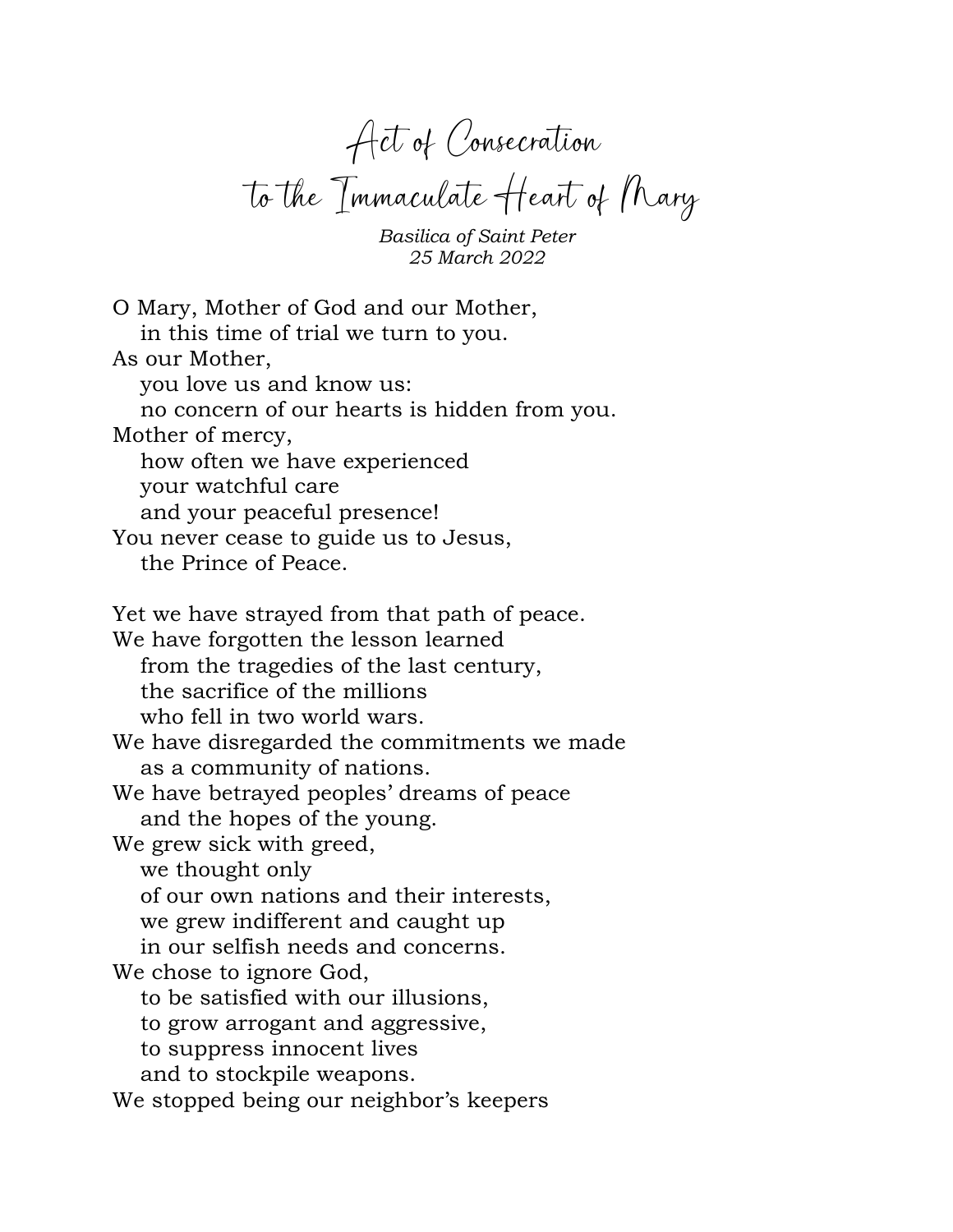and stewards of our common home. We have ravaged the garden of the earth with war, and by our sins we have broken the heart of our heavenly Father, who desires us to be brothers and sisters. We grew indifferent to everyone and everything except ourselves. Now with shame we cry out: Forgive us, Lord! Holy Mother, amid the misery of our sinfulness, amid our struggles and weaknesses, amid the mystery of iniquity that is evil and war, you remind us that God never abandons us, but continues to look upon us with love, ever ready to forgive us and raise us up to new life. He has given you to us and made your Immaculate Heart a refuge for the Church and for all humanity. By God's gracious will, you are ever with us; even in the most troubled moments of our history, you are there to guide us with tender love. We now turn to you and knock at the door of your heart. We are your beloved children. In every age you make yourself known to us, calling us to conversion. At this dark hour, help us and grant us your comfort. Say to us once more: "Am I not here, I who am your Mother?" You are able to untie the knots of our hearts and of our times. In you we place our trust. We are confident that, especially in moments of trial,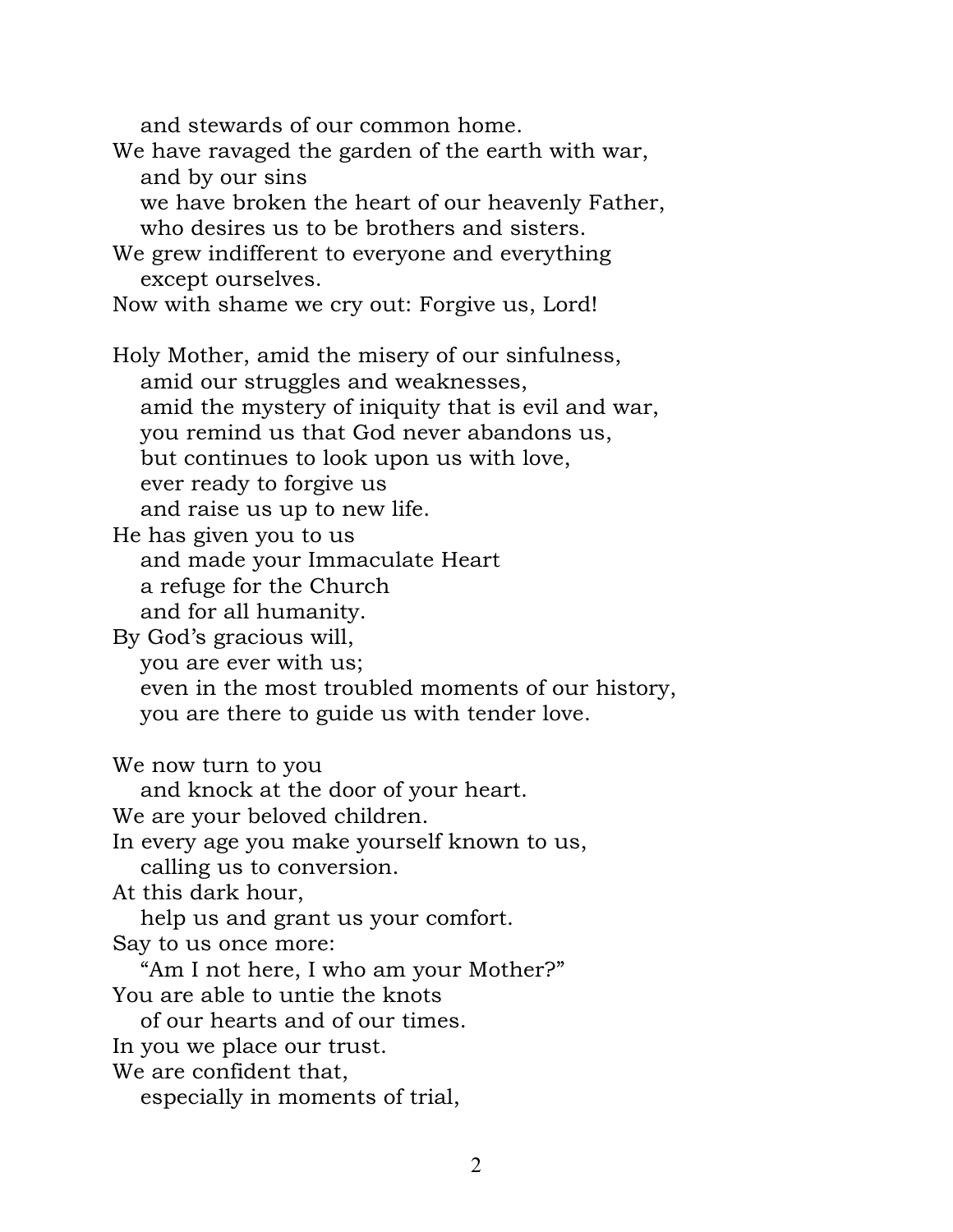you will not be deaf to our supplication and will come to our aid.

That is what you did at Cana in Galilee, when you interceded with Jesus and he worked the first of his signs. To preserve the joy of the wedding feast, you said to him: "They have no wine" (*Jn* 2:3). Now, O Mother, repeat those words and that prayer, for in our own day we have run out of the wine of hope, joy has fled, fraternity has faded. We have forgotten our humanity and squandered the gift of peace. We opened our hearts to violence and destructiveness. How greatly we need your maternal help! Therefore, O Mother, hear our prayer. Star of the Sea, do not let us be shipwrecked in the tempest of war. Ark of the New Covenant, inspire projects and paths of reconciliation. Queen of Heaven, restore God's peace to the world. Eliminate hatred and the thirst for revenge, and teach us forgiveness. Free us from war, protect our world from the menace of nuclear weapons. Queen of the Rosary, make us realize our need to pray and to love. Queen of the Human Family, show people the path of fraternity. Queen of Peace, obtain peace for our world.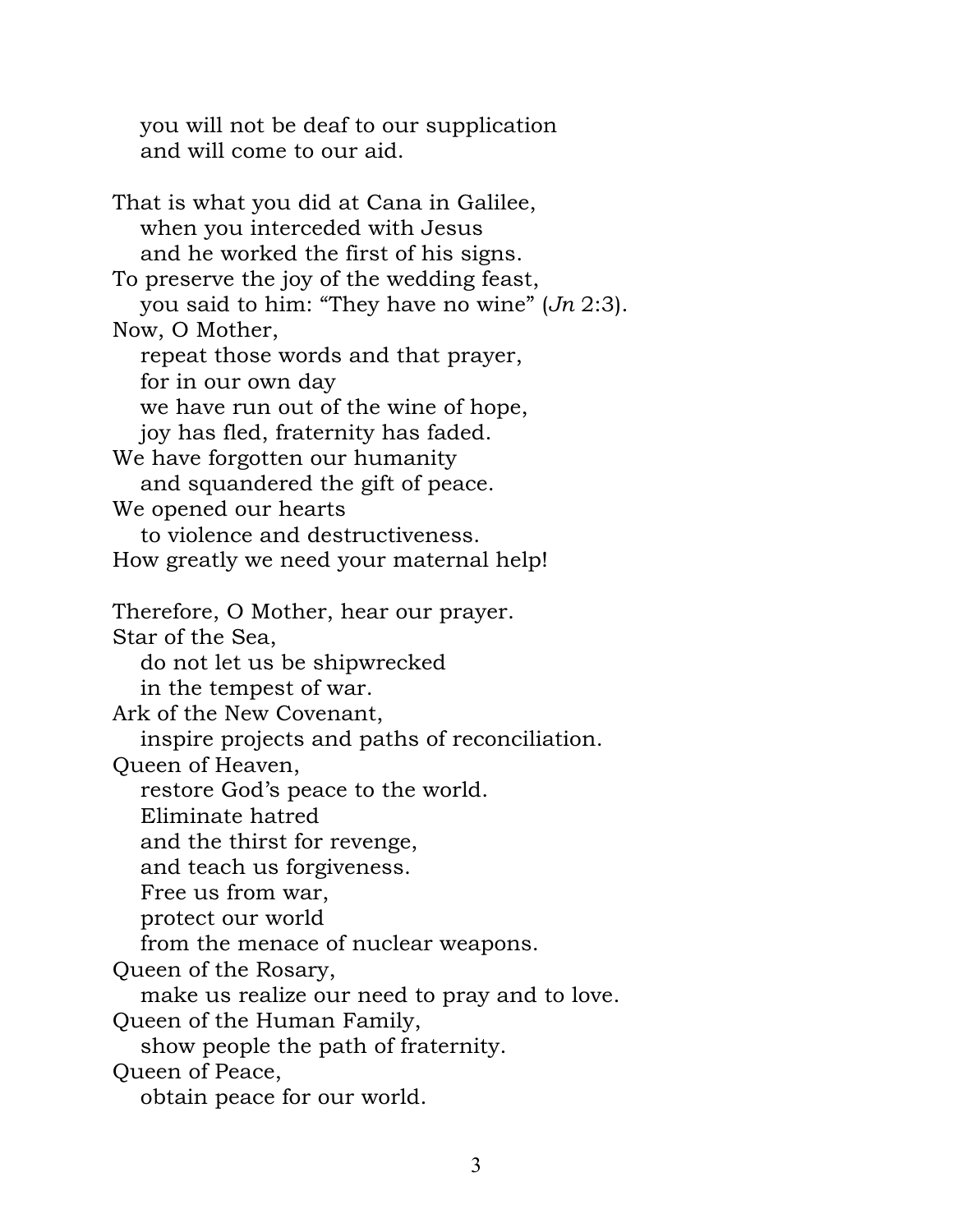O Mother,

may your sorrowful plea stir our hardened hearts. May the tears you shed for us make this valley, parched by our hatred, blossom anew. Amid the thunder of weapons, may your prayer turn our thoughts to peace. May your maternal touch soothe those who suffer and flee from the rain of bombs. May your motherly embrace comfort those forced to leave their homes and their native land. May your Sorrowful Heart move us to compassion and inspire us to open our doors and to care for our brothers and sisters who are injured and cast aside. Holy Mother of God, as you stood beneath the cross, Jesus, seeing the disciple at your side, said: "Behold your son" (*Jn* 19:26). In this way he entrusted each of us to you. To the disciple, and to each of us, he said: "Behold, your Mother" (v. 27). Mother Mary, we now desire to welcome you into our lives and our history. At this hour, a weary and distraught humanity stands with you beneath the cross, needing to entrust itself to you and, through you, to consecrate itself to Christ. The people of Ukraine and Russia, who venerate you with great love, now turn to you, even as your heart beats with compassion for them and for all those peoples decimated by war, hunger, injustice and poverty.

Therefore, Mother of God and our Mother,